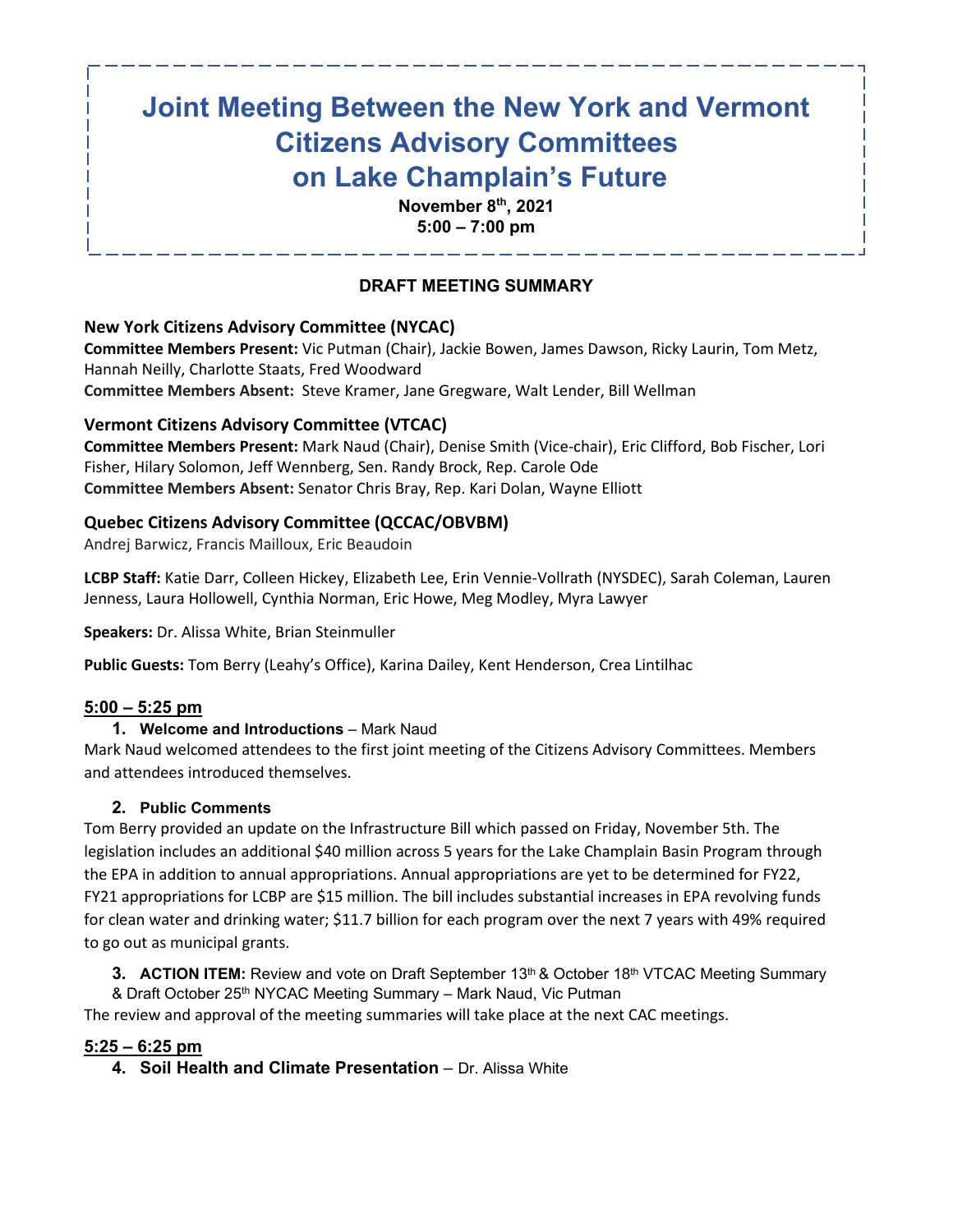Dr. Alissa White, a Postdoctoral Fellow with the University of Vermont's Gund Institute, discussed the connection between healthy soils, water quality, and climate impacts and provided an overview of agroecology principles. Her presentation is included with the meeting materials, highlights and questions are included below.

The NRCS defines soil health as the "continued capacity of soil to function as a vital living ecosystem that sustains plants, animals, and humans." The ecosystem functions supported by healthy soils include water storage and filtration, carbon capture and storage, biological function and diversity, and productive capacity. There is a misconception that enhancing soil health always leads to water quality benefits. The two are related, but not always correlated. Water quality is impacted by static landscape characteristics and dynamic soil health characteristics. Investing in soil health to support water quality in the Lake Champlain Basin is not a silver bullet, though there are co-benefits associated with soil health and water quality. Management processes that enhance water quality and have soil benefits include crop rotation, cover cropping, reduction of tillage, mulching, nutrient management, and pest management to reduce the use of chemicals. Water quality best management practices can enhance soil health, climate mitigation, and climate resilience. Co-benefits of water quality best management processes include increased soil aggregation and reduced erosion; increased water holding capacity and drought resilience; increased organic carbon and carbon storage and sequestration; and improved infiltration and porosity and reduced storm surges. More research needs to be done to verify the outcomes for water quality best management practices, identify and reduce tradeoffs, understand and include unseen pathways, and reduce the use of pesticides.

Agroecology is a movement that applies scientific approaches to optimize the interactions between plants, animals, humans and the environment while also addressing the need for socially equitable food systems. Transformation frameworks outline different stages of agroecosystems and help farmers transition to more sustainable systems by meeting them where they are. Agroecology emphasizes the co-creation and sharing of knowledge and sees local and ancestral knowledge as a way to deal with the agricultural future of climate change. It incorporates the contributions of both scientists and farmers to support change and resilience.

Dr. White shared the preliminary results of a survey distributed to farmers and technical service providers that aimed to increase understanding of what enhances and limits their abilities to support soil health on Vermont farms. Broadly, financial incentives, knowledge and education, technical assistance, and community support and collaboration enhance respondents' abilities to support soil health. Funding, farmer capacity, data, policy concerns, and lack of connection between different stakeholders hinder respondents' abilities to support soil health. Dr. White also shared an overview of the State of Soil Health in Vermont project which aims to offer baseline insights to soil health in the state and provide farmers with information about soil health that is specific to their farm. Currently, the study is in Phase 2. Vermont's soils have higher organic matter content than the national average, which is expected given the clay soils and wet climate.

- Lori asked about the demographics of the farmers that were surveyed. Dr. White shared that in the first survey focused on farmers investing in soil health for climate adaptation, 194 farmers across the Northeast, primarily vegetable and dairy producers, were surveyed. The other survey which asked about the limiting and enabling factors to support soil health was part of a multistakeholder study, not limited to farmers. That survey received 145 responses and the respondents tended to be stewards.
- Mark asked for more information about the unseen pathways associated with water quality best management practices. Dr. White shared that she and Joshua Faulkner conducted a paired watershed study that looked at how two different management practices impacted the supply of ecosystem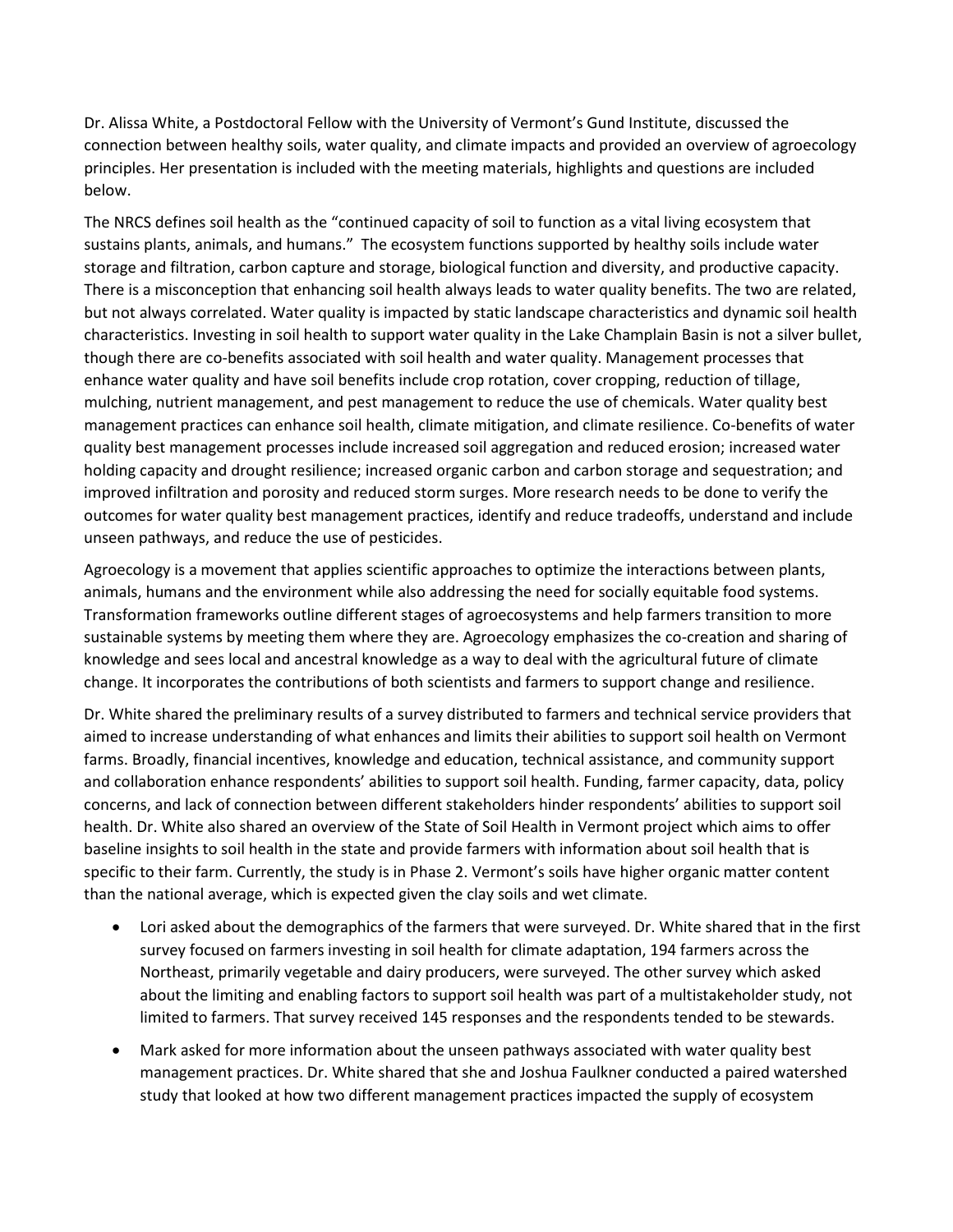services on cornfields (included with the meeting materials). Unseen nutrient pathways are the least understood but have large implications for the impact of a practice on ecosystem services. Not only do phosphorus and nitrogen runoff at the surface, but they also runoff at the subsurface after filtration. Subsurface nutrient runoff accounted for most of the hydrologic phosphorus export in this study. Soil carbon changes were also studied. When  $N_2O$  emissions were included, most of the fields were found to be a net contributor of greenhouse gases, outweighing the benefits of carbon sequestration. This study only looked at four fields, but it highlights the emerging need to research these unseen pathways and tradeoffs.

- Mark asked about the mechanical techniques for releasing spring crops. Dr. White explained that mechanical roller crimping instead of herbicides to release spring crops makes sense, though more research is needed. She added that research needs to focus on pesticides, not just herbicides as integrated pest management is important for invertebrate health. The use of herbicides in no-till and cover crop systems may result in gains in soil health, as more organic matter is retained, but we do not understand the tradeoffs as well because we do not measure herbicide in runoff.
- Jim asked how forested lands compare to agricultural lands. Dr. White clarified that she has not done specific research in forests. She noted that in forested lands, sequestration rates are high in the beginning as vegetation grows, but as forests get older there are not as many gains. Research from the Midwest is emerging that shows forested riparian zones uptake phosphorus for a period of time and then eventually become phosphorus sources. This is all contextually dependent and requires further research, it is not as simple as saying "forest good, field bad."

#### **6:30 – 6:55 pm**

#### **5. New York State Climate Council Update** - Brian Steinmuller

Brian Steinmuller, Assistant Director of the NYS Soil and Water Conservation Committee, presented a summary of agriculture and soil-related climate mitigation strategies previously shared with the New York State Climate Action Council. His presentation is included with the meeting materials, highlights and questions are included below.

The Climate Leadership and Community Protection Act was passed in July 2019 and seeks to accomplish ambitious reduction targets, mandating at least an 85% reduction in emissions below 1990 levels by 2050. The two major themes of the Agriculture and Forestry Advisory Panel's recommendations are agricultural emissions reductions and carbon sequestration in forests and on farms. Strategies for agricultural emission reduction include nutrient management, alternative manure management via innovative methods, and precision feed forage and herd management. Strategies for carbon sequestration in forests and on farms include avoided conversion of forest and farmland to maintain and enhance the state's carbon stocks, forest carbon mitigation, adoption of soil health management practices, agroforestry, improved forest management practices, forest carbon market, reforestation/afforestation, urban forestry planting and maintenance, and the development of a climate-focused bioeconomy. The strategies and recommendations take into account the benefits and impacts on disadvantaged communities. Strategies to increase research, planning, technical services, and financial assistance will place emphasis on access to technical assistance and funding programs to historically underserved and disadvantaged communities.

The slides include additional information about the Climate Resilient Farming Program, which Brian offered to come back and speak to the Committee about.